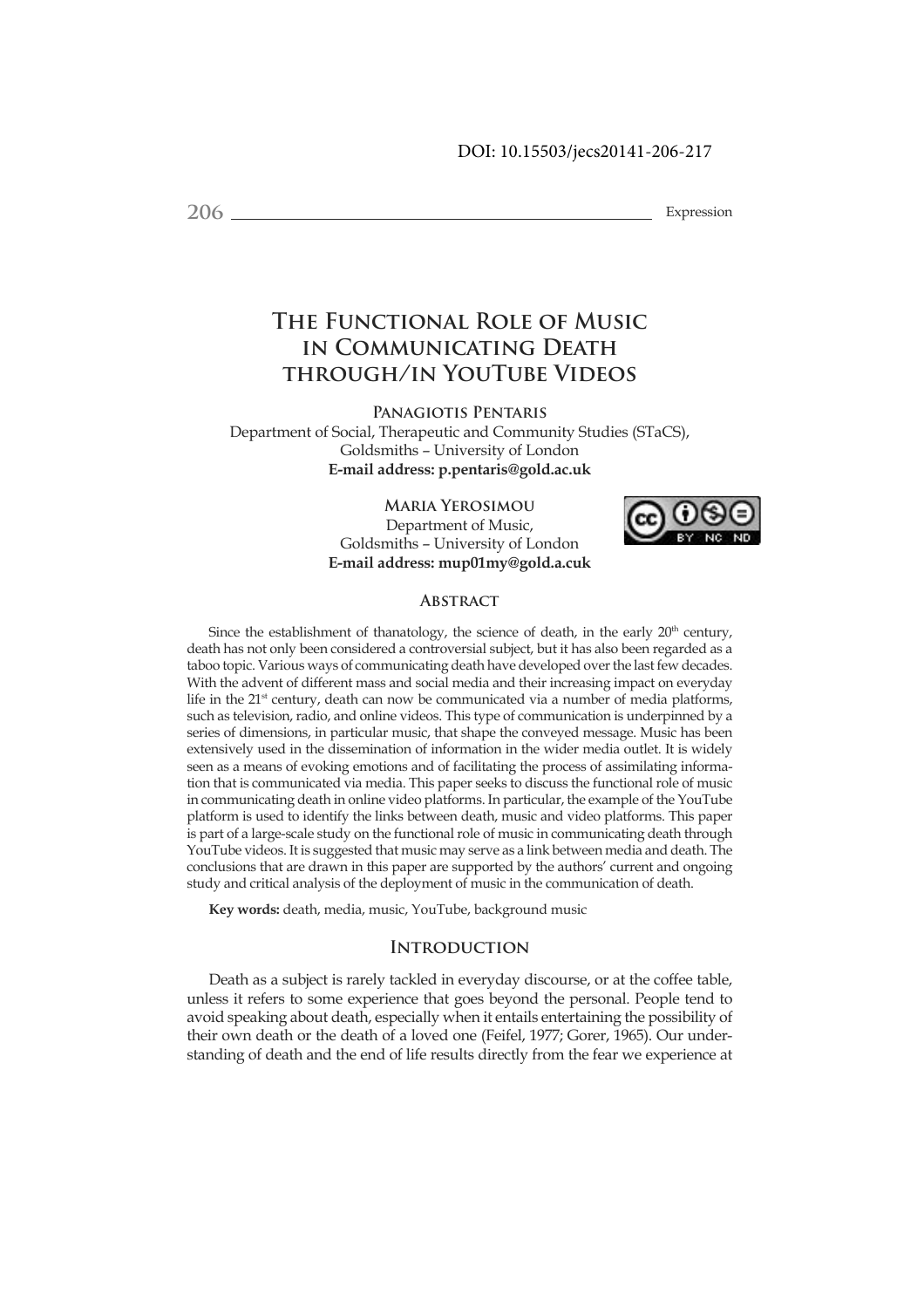Journal of Education Culture and Society No. 1\_2014 **207**

the thought of our own imminent death. This relates to the concept of immortality as a coping mechanism that is employed in order to alleviate death anxiety and stress. Death has been perpetuated as a taboo topic even in contemporary societies. Since the 1950s, when the main premise of thanatology was to explain death, dying and bereavement (DDB) from a psychosocial standpoint, a number of theorists have suggested explanations of death taboo (Feifel, 1977). Ernest Becker (1973), for instance, suggests that human beings subconsciously believe in their own immortality, which can be interpreted as an act of resistance to challenge the fact that death is not part of their lives. As pointed out by Robert Kastenbaum (2007), fear of death and death anxiety only further enhance that tendency. Nonetheless, the attitude of either willingly engaging or not with the subject of death is firmly rooted in a number of beliefs and societal norms as well (Pentaris, 2011).

Geoffrey Gorer (1955) observes that "No society has been recorded which has not its rules of seemliness, of words or actions which arouse discomfort and embarrassment in some contexts, though they are essential in others" (p. 49). Societies abide by some unwritten rules in order to promote cohesion, solidarity and well-being. All these are notions that are related to the topic of death taboo (Feifel, 1959) and that contribute to the debate about the concept of death and dying in modern societies. In addition, the lack of conversation about death might as well indicate the lack of affection and, therefore, the absence of an audience. An illustrative example of this are death cafes. They developed in 2010 and 2011 and their scope has been largely spread across Canada, Europe and the USA. The aim of death cafes is to provide a space for people who want to talk about death and who can find audience for that. It is a simple and civilized concept that forms a space to talk about issues surrounding death and dying in a welcoming, engaging and friendly manner. During such an event people come together, have tea and cake while sharing their opinions on these subjects.

Over the last few decades, the subject of death has been integrated into a bio- -medical discourse (Fonsesca, & Testoni, 2011-2012).This assumes an increase of both the quantity of life and the popularity methods of treatment or medical approaches to dying and bereavement; the medicalization and institutionalization of death (Kastenbaum, 2007; Pentaris, 2012).

This paper does not focus specifically on the topic of death taboo. It is concerned with the role that media has played in triggering the debate about death in contemporary society, and how death taboo is not obtained when death is communicated via media. Death and the media have been regarded as strongly connected phenomena. Moreover, it has been observed that death has been communicated by media in different forms and with different representations (i.e. celebrity deaths, online memorialization, etc.). The main premise behind this paper lies both in identifying the means that are used to communicate death in the media and in determining to that extent those communications rely on music and its functional roles.

#### **Thanatology**

Foundations for the science of death were laid in 1903 and then again in 1907 by Élie Metchnikov, who saw the need for explaining the event of death in one's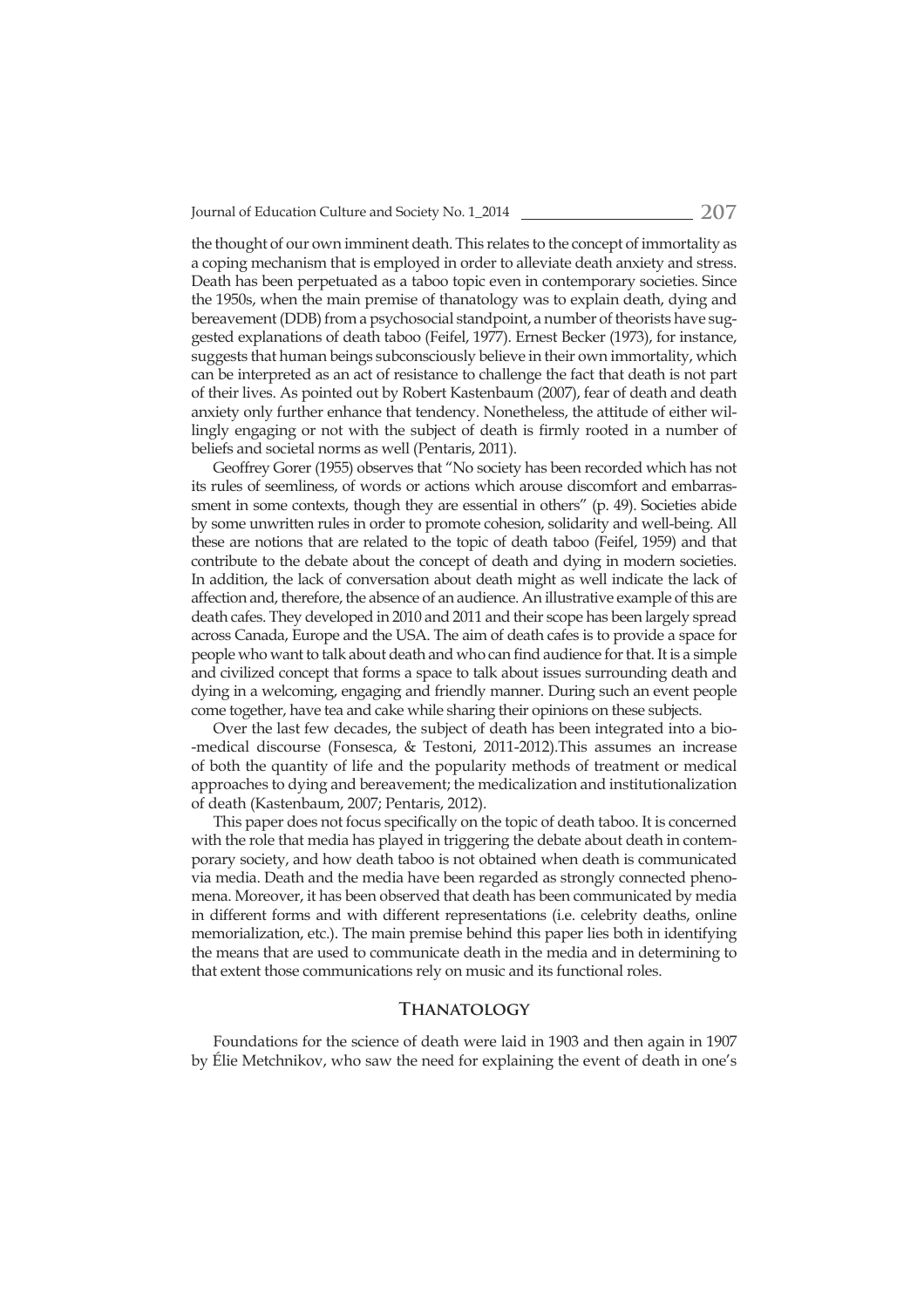life and proposes its inclusion in the life course, rather than its avoidance. The focal point of thanatology since its development in the 1950s onwards is the study of life with death left in it (Kastenbaum, 2004). Numerous studies since the same period of time (Foncesca, & Testoni, 2011-2012) suggest various facets of the nature of death, including its psycho-social, bio-medical, philosophical, phenomenological and merely existential and humanitarian aspects. Nonetheless, the value of death still remains a neglected field of research.

Death is a concept embedded in people's lives since their birth. It is an irreversible, universal and inevitable event in life. A great number of historians, social scientists, medical scientists and philosophers have looked into the multifaceted nature of death (Kamath, 1978), as well as definition of what death is and how it is integrated in one's life (Glaser, & Strauss, 2005; Walter, 1994; Aries, 1974; Becker, 1973; Kübler-Ross, 1969). Philippe Aries (1974) outlines determinant points that reflect how death was treated in the past and how the understanding and meaning of death have developed through the centuries in Westernized societies. As he points out, "The certainty of death and the fragility of life are foreign to our existential pessimism" (Aries, 1974, p. 44). In the book *The Birth and Death of Meaning* (Becker, 1971), the search for the meaning of human life can best be explained through the *ultimate fear of death*; to possess self-awareness is one of our core qualities as humans (Ibid.). The self-awareness of our inevitable death also shapes our perception of death. John White (2004) focuses on higher human development and stresses those factors in his work that are closely associated with DDB. J. White (2004) talks about self-awareness in the way we die, drawing contrasts between the Western world and the Himalayas. He talks about the interconnection between the nature of objective death (Cicirelli, 1998) and the meanings that are subjectively formed and that guide us through the experiences of DDB (Riley, 1983). Death has two main components: an objective event of death, which is inevitable, and a subjective interpretation of the event. The latter is comprehended via an individualistic approach, as different means of death communication are perceived subjectively in order to generate meanings.

To date the research on death and dying has gathered information from four main approaches: bio-medical, philosophical, phenomenological, and anthropological. Death and dying have been seen either as an institutionalised event that is largely medicalized or in terms of commodification. Bio-medical models suggest the expansion of life-course and the focus on treatment-focused approaches (Pentaris, 2013). Philosophical approaches explain the meaning of life and death. Both Herman Feifel (1959, 1977) and Madhav Vittal Kamath (1978, 1993) propose a number of ways of explaining and understanding death and dying. Becker (1973) suggests that only when we make meaning of our lives can we grasp the meaning of death and accept our mortal nature. Phenomenology, on the other hand, studies the *phenomenon* itself (Reming, & Dickinson, 2005). It is oriented towards the study of death as an event and its constitutions (Walter, 1994). As death is perceived and explained differently by different people (Pentaris, 2011; Rosenblatt, 2007), phenomenological studies have focused on intersected variables of death research (i.e. attitudes towards death based on cultural background, also see Parkes et al., 1997).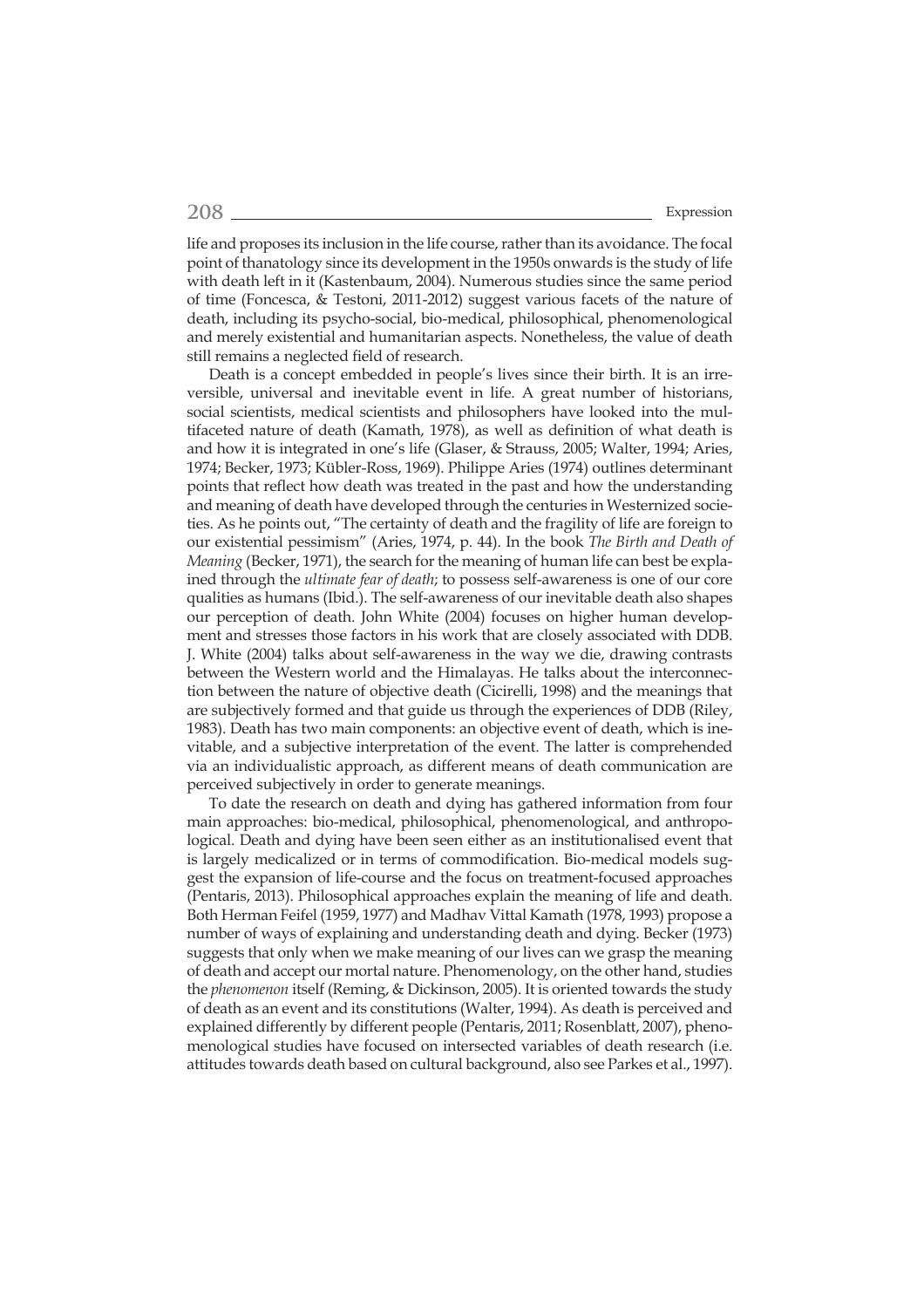Last, but not least, an anthropological branch of research, and especially cultural anthropology, is concerned with a cross-cultural study of rites and rituals of death and dying experience (Metcalf, & Huntington, 1991).

A broad subject within thanatology that has drawn the interest of theorists and researchers in the field is death taboo. For instance, Francesco Campione (2004) proposes that dying patients in hospices in Italy choose not to speak of death or their own imminent death. Alas, their resilience is observed, but not explained. Even though such a practice has greatly been informed by research and theory, death remains an untouched subject in everyday conversations.

### **Death in the public sphere**

In 1915, Sigmund Freud authored *Timely refl ections on war and death*. This work has sparked off open discussions on death and dying, and how these experiences in one's life can (and do) influence us in various ways. For example, experiences surrounding death influence human beings in the way that the meaning of life is perceived, and on the emotional explanations of human relations and understandings of future experiences. S. Freud's work grew out of his experience of *World War I.* He suggests that war losses have an impact on whole societies, and that their members should express their loss and grief for their loved ones, and *talk* about their losses. At the time, Z. Freud observed the absence of such conversations and felt the strong need to be more open about the subject. In practice, his attempts to introduce death to the public sphere has exerted a minimum influence, but were connected to what Robert Kastenbaum (2004) dubbed *macrothanatology*, namely, large scale deaths in a society, such as September 11 in New York, USA.

A number of researchers and theorists have attempted to tackle the matter of death denial and, by extension, death communication. G. Gorer (1955) was the first to address the problem of death taboo in society. His analogy between death and pornography as conversational subjects shows these two as untouched subjects and unmentionable events in one's home. Referring to G. Gorer's work, Elisabeth Kübler-Ross (1969), a pioneer in death conversations, has explained, alongside a five-stage grief model (denial, anger, bargaining, depression, and acceptance), a valuable fact in the dying person's life: the recognition that they seek to talk about death. The noticeable contrast between this study and that by F. Campione (2004) merely reflects the cultural differences and mirrors various needs of a globalized society.

Conversations about death and communication of death are still not favoured by the public. There are yet the means that communicate death and that are, at the same time, welcomed by a wide audience. According to Margaret Gibson (2007), the subject of death shifts from being a private experience to more public spheres via media and communication technologies. Death studies, as well as research in the media, has acknowledged this largely. This shift, however, is merely an indicator of a form of communication, and does not necessarily mean that societies in modernized Western cultures are veering away from death denial and death taboo.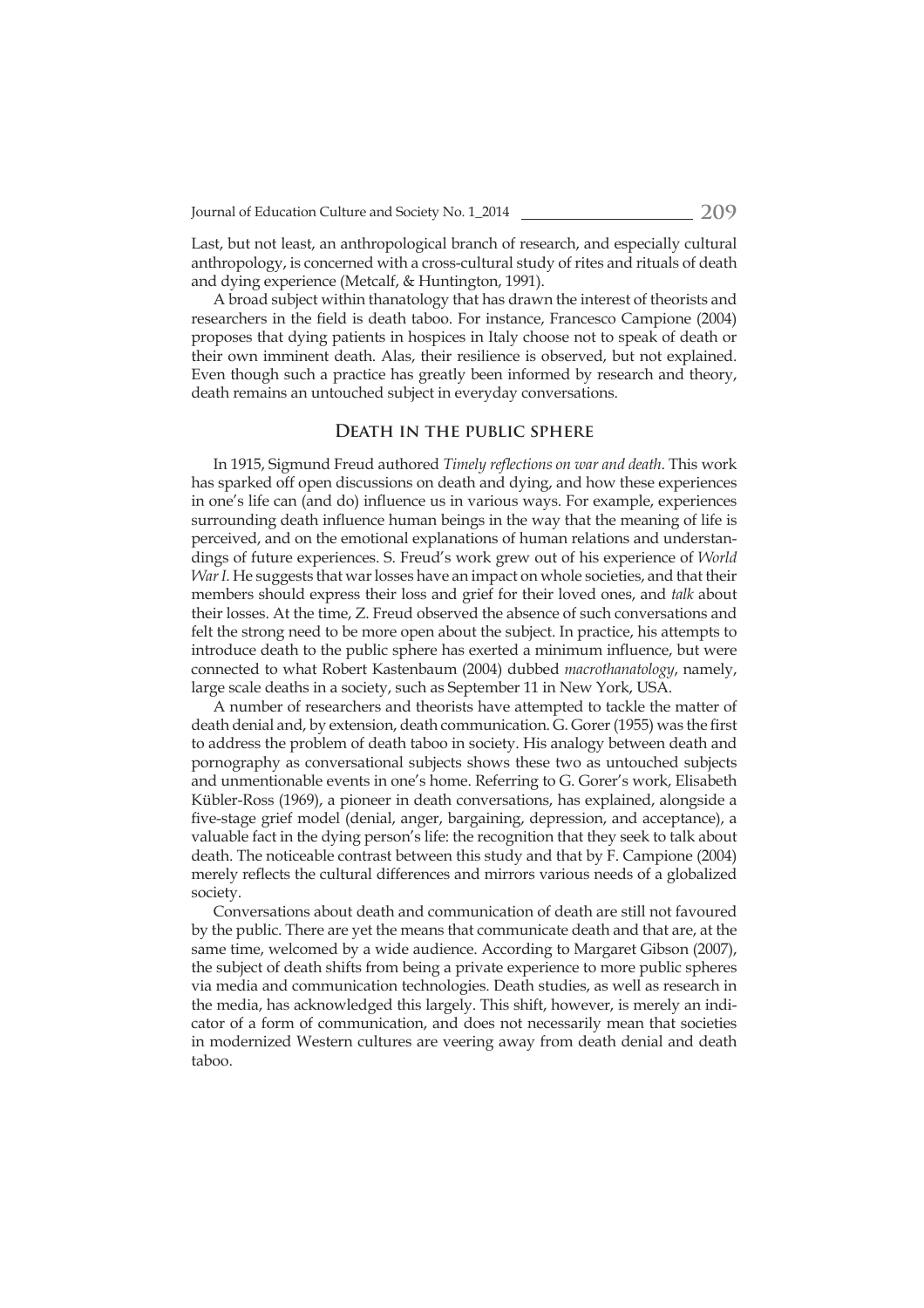#### **Death and the media**

Personal experiences of death and dying can be seen as private instances in life, which promote denial in death communication. Yet, it is very likely that people do not link personal experiences with mass media and the dissemination of information through it. Even if someone has not experienced death and dying on a personal level yet, there is a high likelihood that "simulated death via media technologies" (Gibson, 2007, p. 415) have been watched by the same person. "In the absence of a personal experience with death people rely on media, among other things, for information, attitudes, beliefs and feelings about death and its meanings" (Clarke, 2005-2006, p.154). Celebrity deaths (Davies, 2010; Hollander, 2010) are an illustrative example of how media technologies add new meanings to the concepts of death and dying for the individual, prior to personal experiences.

Death as a subject matter, therefore, has shifted from a private space into the public sphere via media and communication technologies. However, mediated death does not amount to an existential acceptance of death as well. This relates to the wide range of information that one can access via the internet. Communication technologies and the mass media provide a wide range of information available to the public, but for their own use. This means that the information given will be received differently by different people. In addition, this information is already coloured by a number of means that either enhance or minimize our appreciation. A very powerful means of disseminating a death communication online, including video platforms, is music, as will be explained in later sections of the paper.

To briefly illustrate the points raised here, the media coverage of the death of Princess Diana was seen as one of the largest in media history (Merrin, 1999). Millions of people worldwide, some of them might have not known Princess Diana before, grieved over her loss and followed up with all media coverage. The element of music in the communication of her death and after-death events was largely used (Merrin, 1999). A number of concerts by the royal band took place in order to express sorrow and bereavement, while the tone and pace of the songs chosen to be played were thoroughly considered so as to depict a precise image of the grieving process. In other words, music has played a role in intensifying the grieving process. This example demonstrated where things become private rather than public.

As M. Gibson (2007) suggests, death in such a scenario is only approached at a distance. Communication of death via media and technology marks a distinctive line between the subjective meaning of death as an existential issue and an illustrative imagery of the same subject. Receiving a message via media also suggests that you are experiencing the proximity to death at a distance, hence, in a perpetuated form of death taboo and denial. The reinforcement of death communication via media with music has the function of *touching* upon the connection between the audience and the flat information provided and the message given. Music offers a number of expressive devices that link the two as. Additionally, it becomes a filter through which death is largely communicated via media, including video platforms.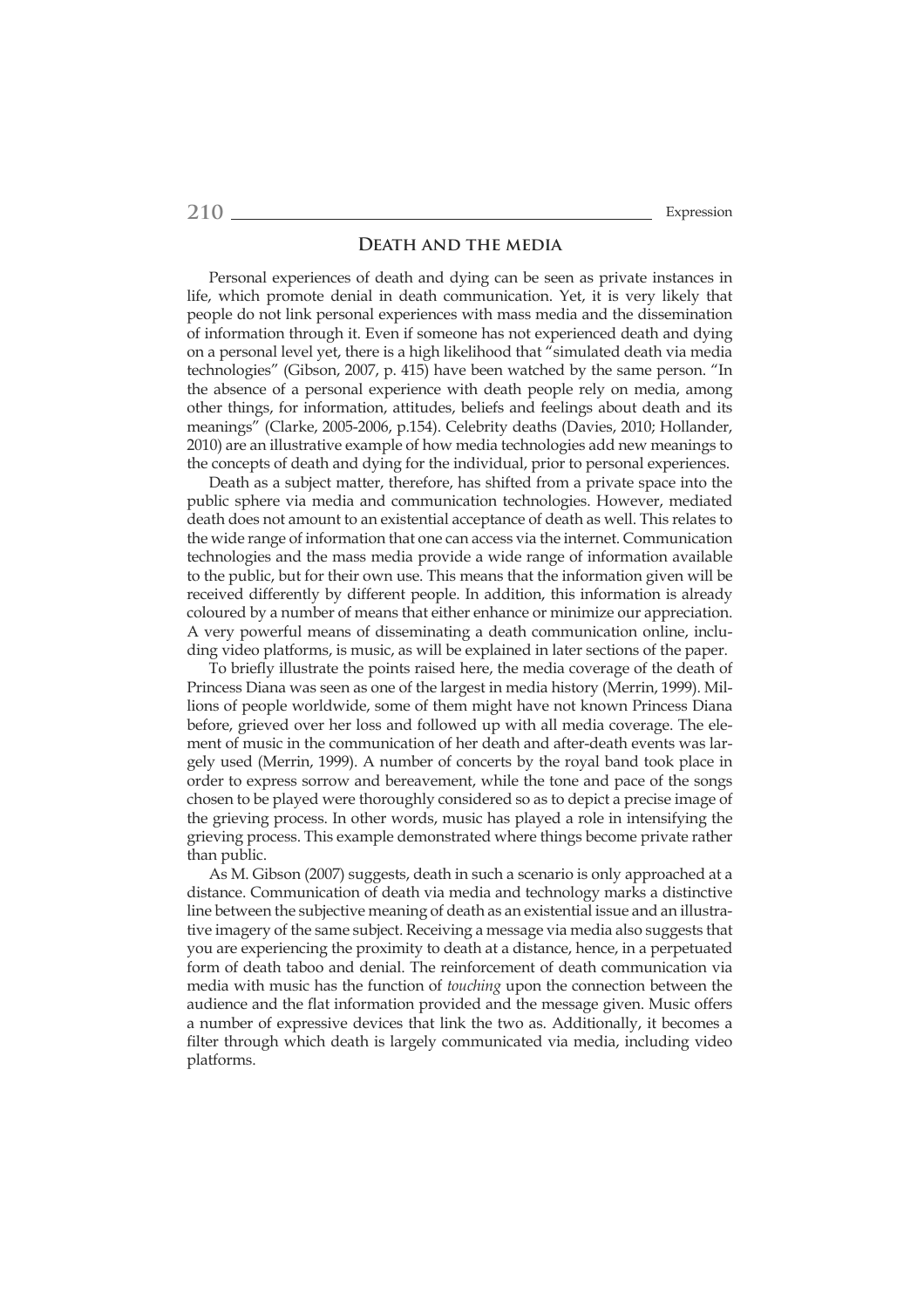#### **Music and its role**

Music has been one of the most basic functions of human societies through centuries. No society can exist without sounds and music. They have always been part of all significant events and rituals that mark our existence, such as weddings, or instruments of communicating feelings such as joy or sorrow. On that note and over the last few decades, there has been extensive discussion around the effect of music on the emotional response of the listener. It is argued that music produces feelings. Recent research shows that music not only interacts with the existing feelings of an individual, but that it can also elicit emotions (Garrido, & Schubert, 2011, p. 279-295).

## **Music and emotions**

Research in the field of eliciting emotion through music has proved that listeners feel a particular emotion as a response to listening to a specific music sample (Garrido, & Schubert, 2011). The researchers have used explicit musical structures to examine if these structures expressing an emotion could also reproduce it. By music structures are meant those characteristics of music that make it possible to express different emotions. For example, minor keys and slow tempi evoke the feeling of sadness, whereas major keys and fast tempi incite excitement and joy (Hunter, Schellenburg, & Schimmack, 2010). The researchers found that listeners rated their feelings as sad after listening to musical structures that convey sadness and described their feelings as happy when listening to musical structures that convey happiness. Thus, there is evidence suggesting that music not only conveys emotions but also evokes them in the listener.

#### **Separation in roles**

With the passing of time, music has obtained certain roles with which it takes part in human lives. These roles can be divided into two categories. Music can be categorized as:

- a) actively listened music: music that is listened consciously by the listener for various reasons and on different occasions,
- b) background music: music that is used as a background tool to accompany, highlight and reinforce other means and that it is passively listened to.

The present paper deals with the latter category in relation with media as outlined in the next sections.

# **Background music**

Background music is an important part of modern life. In this day and age, it is a crucial part of many aspects of contemporary society and forms a necessary tool for many functions. Films, advertisements, news, social gathering cannot exist without music pointing out their direction and highlighting, accompanying and reinforcing their message. Music has always been part of the majority of life events, although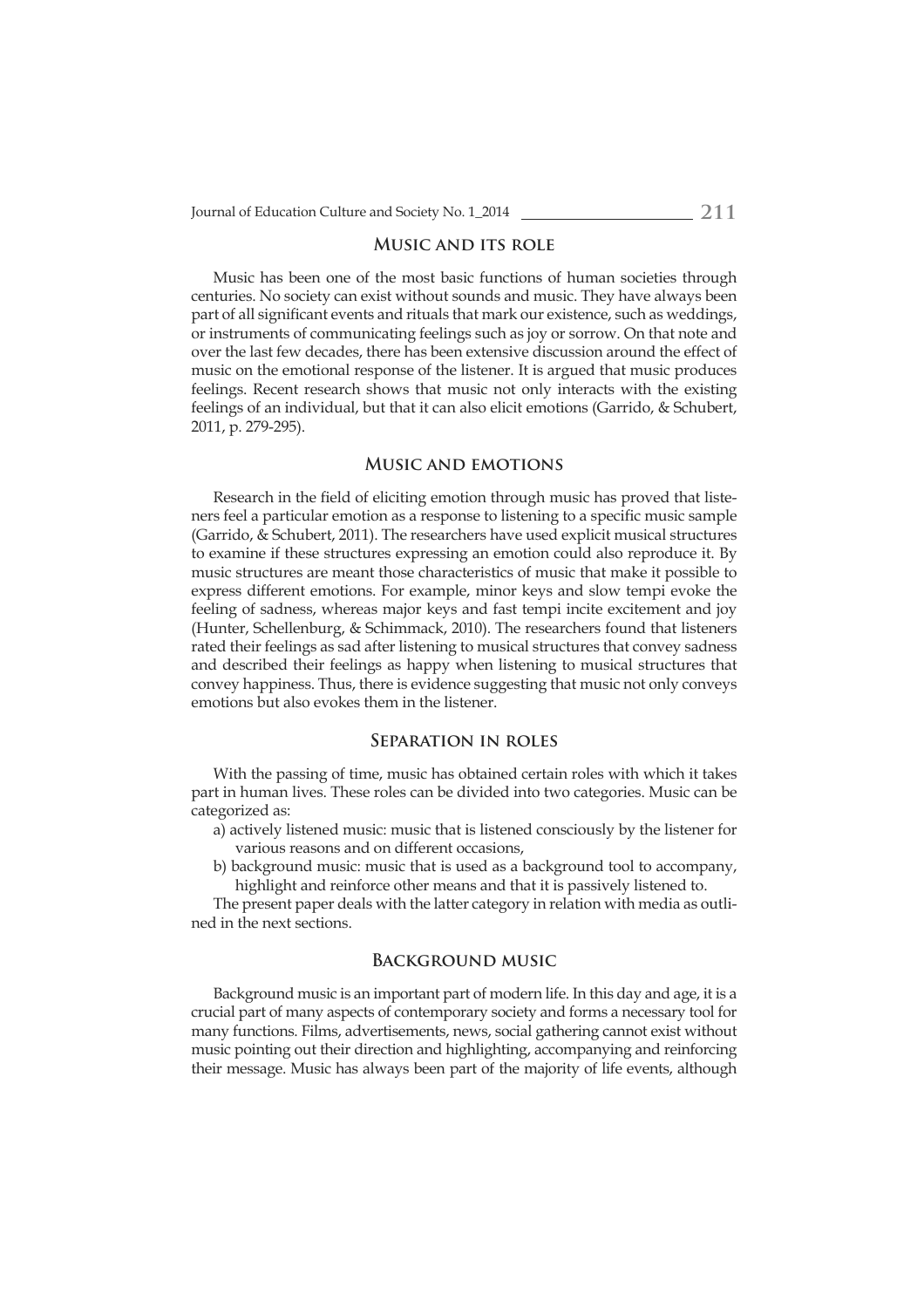only passively heard, its absence would understate their substance. Music is widely used in all media forms, such as television, films, electronic and computer games, and in the last years, even in the news. This is due to the aforementioned fact that music can express and also produce feelings, and all of the forms of media mentioned here, are based on emotional responses of their receiver. Hence, music is a purposeful device which is absolutely essential. According to A. Cohen (1999, p. 6), who refers to film music: "Music is a vehicle transporting a variety of information that serve various multimedia goals. The brain selects what is useful. A prime example of this is the role that emotional meaning from music provided to a visual narrative while sounds of the music are of secondary concern".

In addition, A. Cohen (1999) isolates functions that are accomplished by the musical mental processes. According to her, music serves at least eight different functions: it masks distraction, provides continuity, directs attention, induces mood, communicates meaning, cues memory, heightens arousal and suspends disbelief and adds an aesthetic dimension (Cohen, 1999, pp.1-5). In this paper, two of the above mentioned functions, the induction of mood and the communication of meaning, are discussed in the context of outlining the relation of music in emotion production and expression in multimedia.

Furthermore, music can induce and alter the mood and feelings of the listener and viewer. There is much evidence that supports the mood-altering ability of music. In 1986 Pignatiello, Camp and Rasae used excerpts of music that were considered as sad, happy or neutral. The participants in their study watched a tape and were asked to complete describe their feelings. The researchers observed that the participants' moods were altered by music and also in an expected way. This technique had been also used in earlier experiments with similar aims and outcomes.

Moreover, as mentioned before, music can convey emotional meaning. Annabelle Cohen (1999) states that music adds emotion as a third dimension to the visual screen which is often referred to as two-dimensional. It is interesting to notice that in the first decades of the film industry, when films were actually silent, background music was listed in categories of music in relation to the kind of emotion elicited (Cohen, 2000, pp. 362-363). There has also been research and observations of the features of music and how they communicate feelings. Slow pace, falling contour, low pitch and the minor mode convey sadness (Cohen, 2000). In contrast, fast and rising tempo, high pitch and major mode convey happiness (Cohen, 2001). Also, it is interesting to notice how different figures and excerpts can carry a different meaning according to the background music that accompanies them. Background music can alter the meaning of a simple moving geometric figure (Cohen, 2000). Annabelle Cohen (1993) describes a scene where two contrasting musical pieces defined whether the people acting in the scene were fighting or playing. The latter illustrates how music can convey emotional meanings.

#### **Concluding note**

Music is a special way of communicating feelings and expressing inner emotions. However, it can also induce and alter them and, as a result, lead them in dif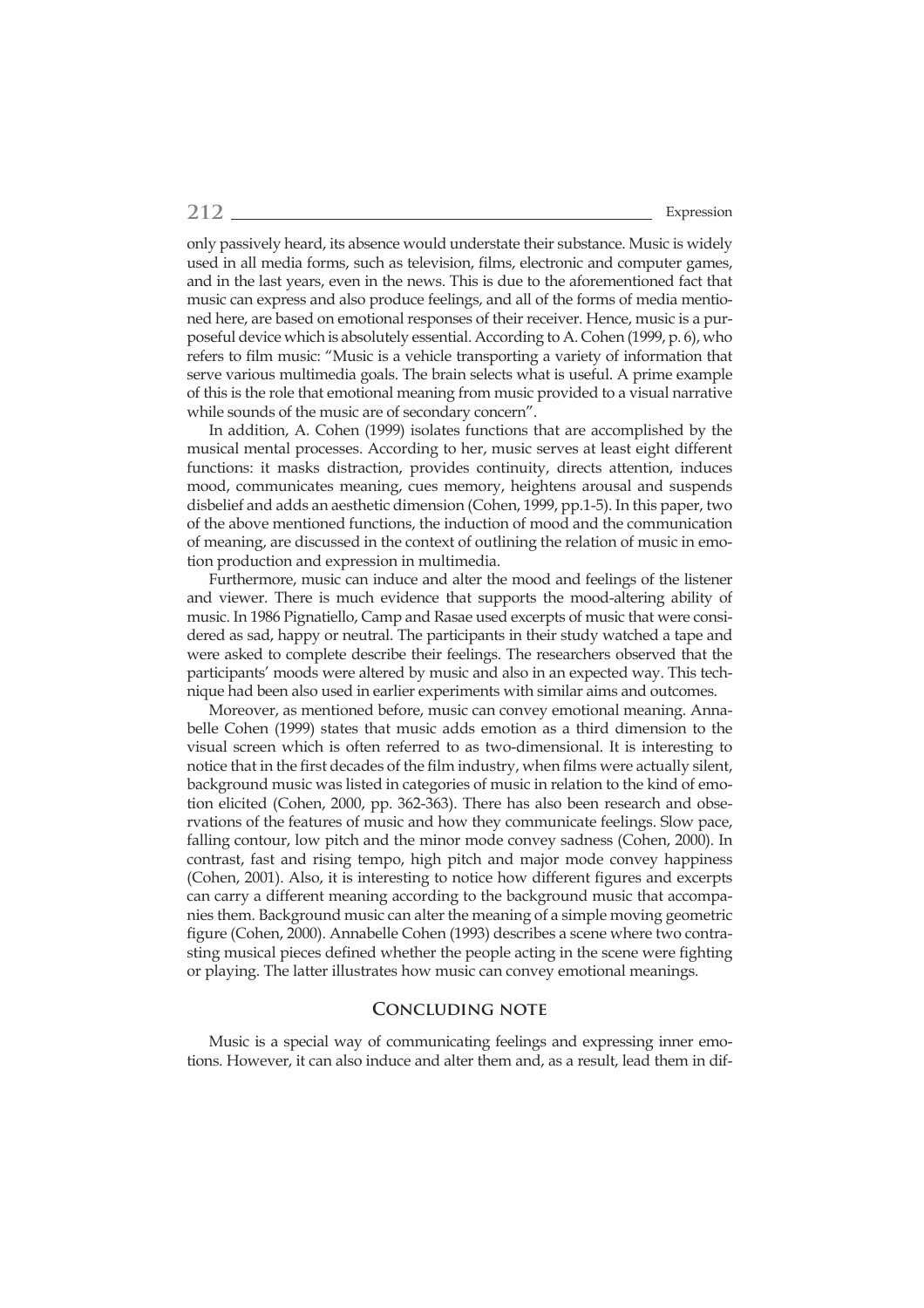ferent directions according to the musical structure of a piece and the use of its specific characteristics. The previous sections commented on the current knowledge around the subject in order to explain why music is used in multimedia and, more specifically, in videos, in order to identify the role of music in the communication of death in online video platforms, such as YouTube. As we have observed, music is an essential part of videos communicating death in such platforms and especially on YouTube. The latter will be examined in order to identify the reasons of the use of music in videos illustrating death and to suggest future research in the field.

#### **Communicating death in video platforms**

Death events, images, and memorials are now mediated through visual and audio communication technologies, which can be accessed globally. Video platforms are a new form of communication, journalism and exchange of information between citizens across the globe (Field, & Walter, 2003). A vast number of approaches may be observed with regard to communicating death via these platforms, with YouTube having a dominant position among others (Crane, & Sornette, 2008).

#### **Death in YouTube**

The very first video uploaded on YouTube on April 23, 2005, was entitled Me at *the Zoo,* and shows a young boy standing in front of an elephant at the San Diego Zoo, USA. Ever since, YouTube has grown to become a global online community that shares a wide range of information (Crane, & Sornette, 2008). This video platform merely displays what people from around the globe decide to upload, whether it refers to *how to* tips, or Hurricane Katrina that devastated New Orleans. YouTube is a space where everyone can become a journalist and share his/ her ideas via their own channel of communication, supported by visual and audio substances. The audio support might be in the form of background music that colours the information shared via the visual technology.

M. Gibson (2007) suggests that death is not a taboo "in contemporary televisual cultures" (p. 416). Death is not a taboo when it is approached at a distance and via video platforms, rather than a source of narratives available to inform and entertain the public. YouTube has largely been used in order to communicate death. Death-related videos uploaded on YouTube have either an educational character, an entertaining one, or a journalistic one. In all cases, and as illustrated above in *Music and its role*, music is an element that accompanies the communication of information and somehow *leads* the message that is communicated via the video.

For the purpose of this article, we use the example of the fatal shooting of Neda Aghan-Soltan. She was shot and killed while watching the protests against the outcomes of the Iranian elections on June 20<sup>th</sup>, 2009. Neda was 27 at the time and, after her death, she became a rallying symbol for Iranians who oppose the Islamic Dictatorship. The video of Neda's shooting and killing was captured accidentally by a witness, and caught the attention of the international media broadcasters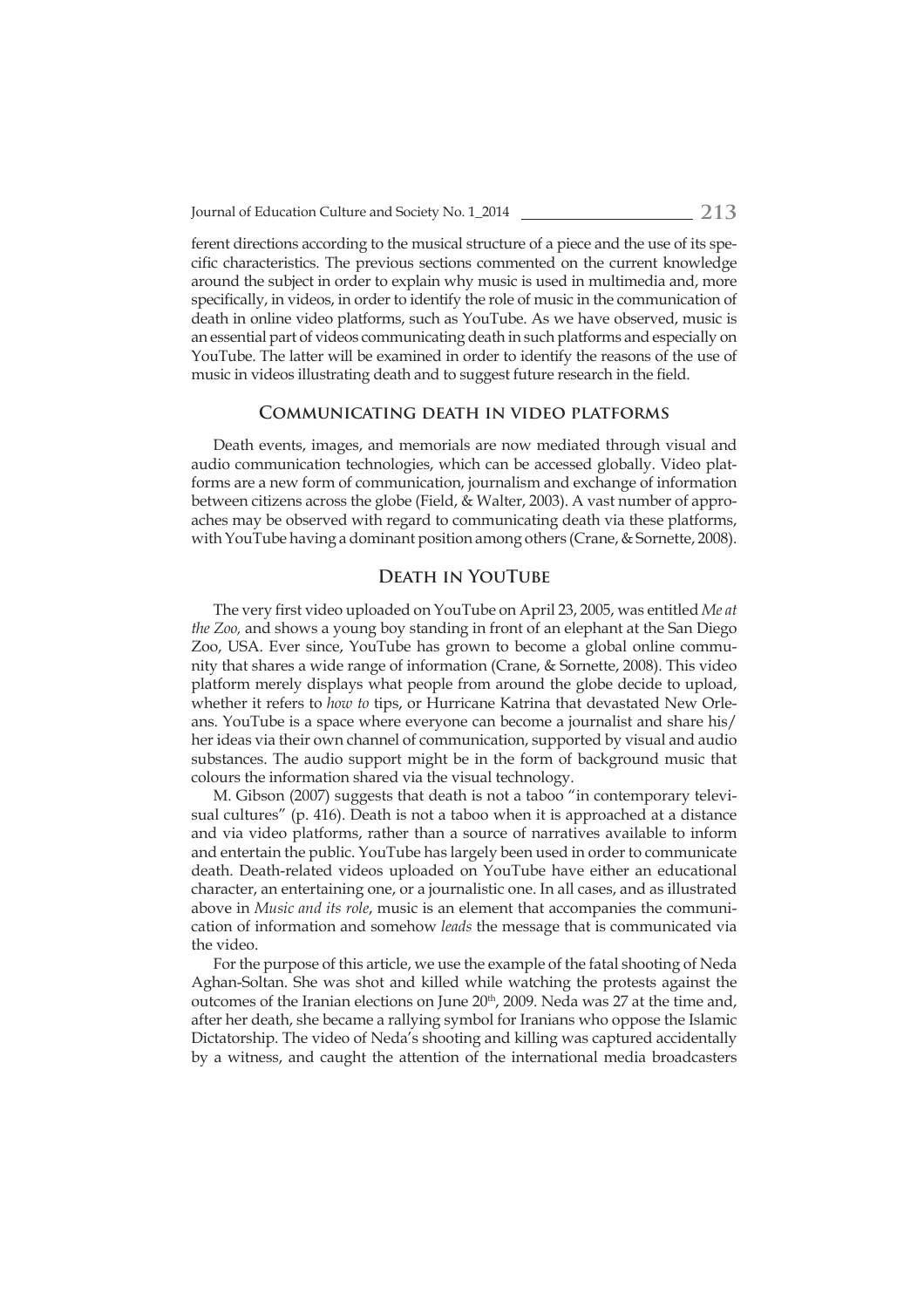instantly. The YouTube video that shows Neda's death has been described by *The New Yorker* as probably the most witnessed death in human history.

The communication of Neda's death in the YouTube video was first captured as visual information only. Background music was, however, added to the video prior to uploading it. The whole video is supported by an instrumental piece of music played by a violin solo, an instrument whose timbre is especially effective in conveying/eliciting sadness. As mentioned already, these characteristics relate, amongst others, to the tempo of the music (slow) and to the tonal mode of the piece (minor key). The music is key for the shaping the perception of viewers who watch the video considering all the functions of background music. The melodic line itself evokes emotions of empathy and sympathy, and feelings of sadness (Field, & Walter, 2003) due to the relationship of the imaginary death and the background music.

### **Using music to communicate death in YouTube videos**

Soltan's death is an example of how music is used as a means to communicate death in video platforms, and in particular, via YouTube videos. A search in YouTube using the keyword R.I.P showed that almost all the videos that refer to death, either those referring to celebrities or not, use music to communicate the message that the creator of the video wishes to get across, for instance, messages of grief and sorrow for the loss of loved ones that have passed away. It is interesting that music usage in this video conveys/elicits sadness, sorrow and, strangely enough, engages the viewer-listener with the content which is now personal to them, even if they have never had any relation whatsoever with the deceased. A noticeable example in relation to this is the case of Princess Diana's death and the death of the famous pop star Michael Jackson, both of which had a global impact and raised grief and sorrow internationally. However, this does not only concern the case of celebrities, but it also includes people that have been killed, committed suicide, died due to illness and their family and friends uploaded videos in their memory.

The question is why everybody uses music in these videos. The role of music is to convey and elicit emotions is partly the answer, considering that the content of death videos is intensely emotional. There is, however, another aspect of music that may explain its use in such expressions. Death remains a taboo topic and people do not feel comfortable when engaged in conversations about issues surrounding death. Music is a way of communicating thoughts and emotions that cannot be expressed verbally. It cannot be absolutely defined, it cannot be seen or touched, and it is only felt in a way that cannot be completely understood or explained through language. Enrico Fubini (in Dissanayake, 2006) points to the complexity of musical experience: "Since ancient times, philosophers, intellectuals and musicians have written about music and have clearly believed it to have a particular status among the arts, being endowed with special powers. Both the fascination it has always exerted and its extreme elusiveness are due primarily to the nature of its expressiveness: it expresses something, and yet, despite the complexity of its 'language,' it says nothing definite about anything; while everybody,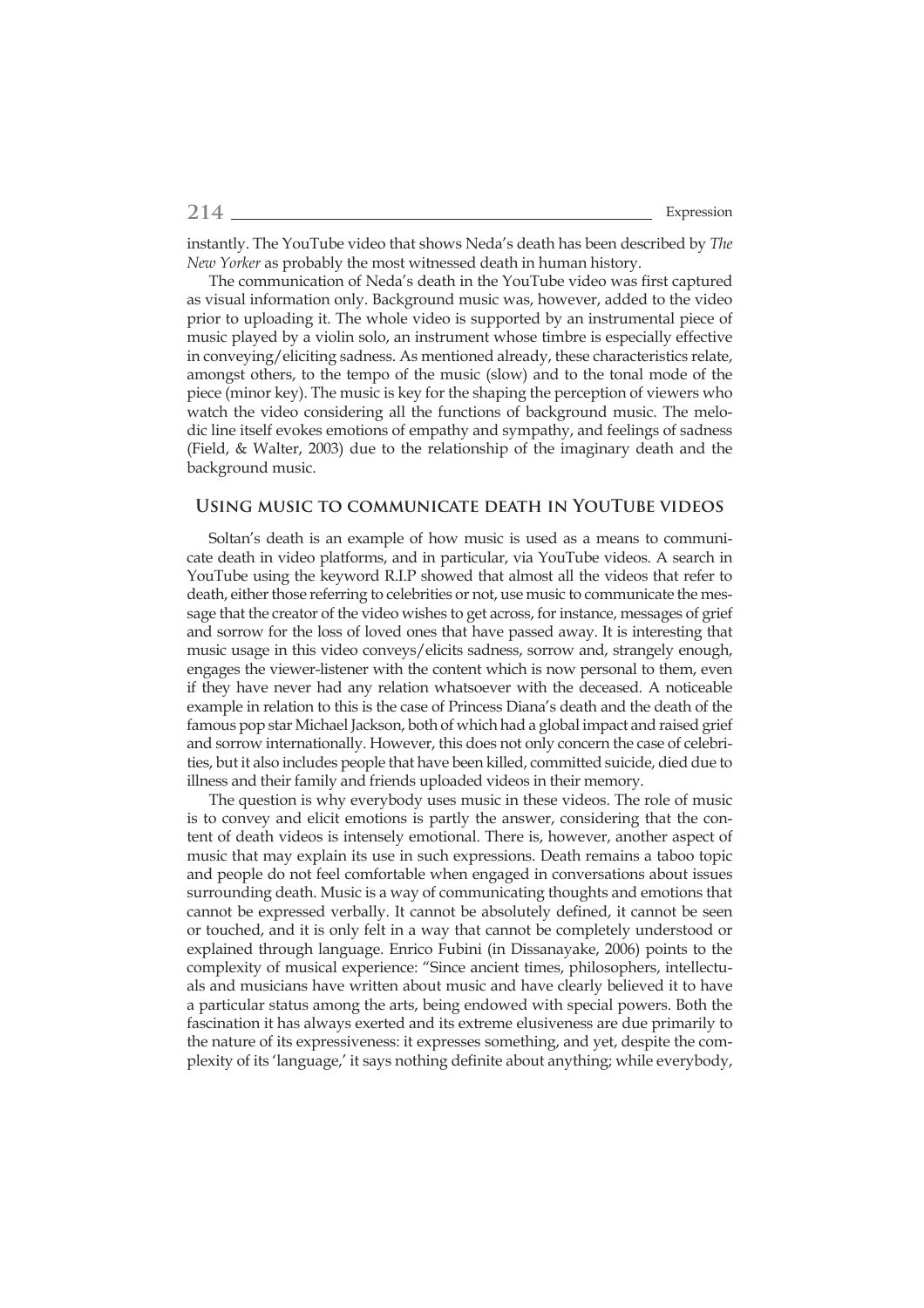even the strictest of formalist thinkers, seems to concur in ascribing to music a certain power of expression nobody has yet succeeded in defining clearly what it is that music expresses or how it does so" (p.2).

Furthermore, and in relation to the above, music plays a role in cultivating rituals. Death videos that are developed in the memory of loved ones are observed to have a ritualised or ceremonial aspect. It is of particular importance to underpin that the latter is just a hypothesis and still needs to be validated, thus, further research in this field is proposed. However, this hypothesis leads to considerations about the role of music in rituals, which is, of course, tightly connected with the ability of music to convey and elicit emotions. Ceremonies and rituals in the majority of human societies include music as one of their major characteristics: "Anthropological studies of human ritual typically emphasize its (music's) importance for passing on information and group tradition, functions that have been essential in the nonliterate societies that characterized humans for 99.9 percent of their history. It should not be overlooked, however, that rituals accomplish these practical purposes by shaping and even creating appropriate feelings in their participants. Rituals compel participants to feel (or ‹‹go through the motions of feeling››) emotions appropriate to the purposes of the ritual" (Dissanayake, 2006, p. 8).

Hence, music used in video platforms appears to have connotations with nonverbal expression of feelings, facilitation of the videos' message and ritualization of the process, all this with a view to communicating death.

# **Conclusion**

Even in modern societies, death remains a taboo topic, which shows in people's reluctance to engage in conversations that deal with that subject. After the emergence of thanatology as the science of death in the 1950s,, many theorists and researchers suggested different explanations surrounding these matters, with some of them subscribing to the view that people subconsciously believe in their immortality and they do not want to consider death as part of their lives. In the last two decades, the character of debate about death has gone beyond the personal viand has involved media and communication technologies. Currently, death is communicated by way of various media platforms such as films, television, radio and online videos. However, this communication of death does not negate the confrontation of death as a taboo subject.

Communication of death via video platforms has many dimensions, with music being the crucial one. Recent research has showed that music has specific characteristics that prove it able to communicate feelings and express inner emotions, but can also induce and alter them. As a result, lead them in different directions according to the musical structure of a piece and the use of its specific characteristics. In particular, sad music is usually conveyed / elicited by slow tempo, minor key and fluctuation of tempo and dynamics, whilst happy music is conveyed / elicited by fast and vivacious tempo and major key.

Music is segmented into two categories, actively listened music and background music, the latter of which is subconsciously heard. It is background music in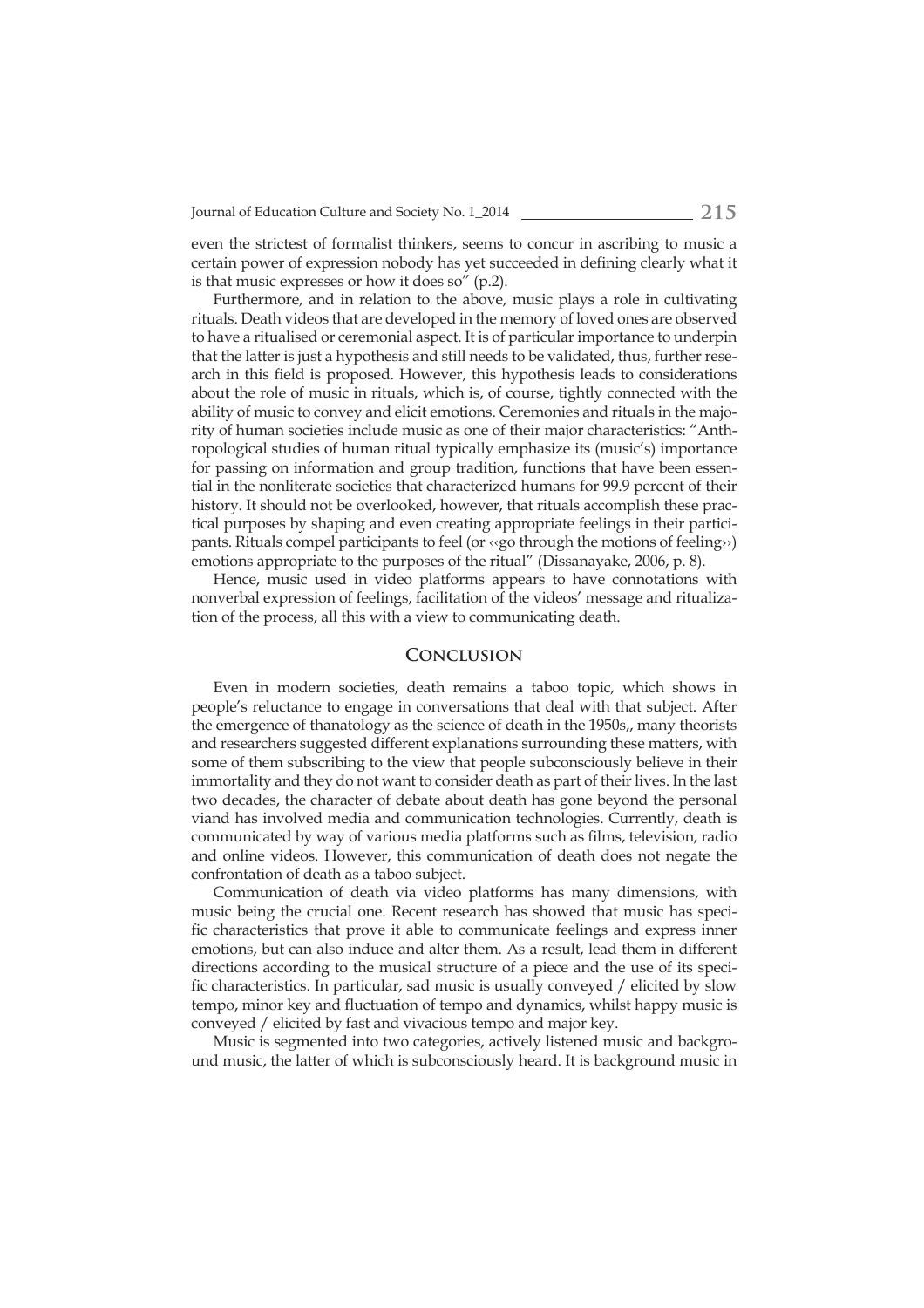the first place that is used in death videos, such as YouTube, in order to highlight and reinforce the content and meaning of the video. However, the facilitation of the video's message is just one of the reasons that the video creators choose to embellish their videos with music. It is believed that music's nature is similar to our emotions: just like emotions, it has no physical substance, it is indefinite and its nature cannot be verbalized. Furthermore, the addendum of music in death videos denotes a ritualistic aspect; music has always been inextricably connected to ritualistic and ceremonial practices. Consequently, music in death videos suggest a ritualised / ceremonial act in the memory of the deceased loved-ones.

All in all, music, with its special functions of conveying/eliciting emotions and with its substance as a fundamental part in ceremonial and ritualistic practices, plays a central role in the communication of death in online video platforms such as YouTube: it not only influences the viewer/listener emotionally according to the desirable message of the video, but it also contributes to the expression of the emotional world of the video creator and, as such, it serves as a vehicle to transmit emotions of grief and sorrow but also, the way in which he/she will honour the memory of the deceased in a ceremonial / ritualistic manner. Therefore, our hypothesis is that music in these videos conveys emotions for the video creator and elicits emotions to the viewer / listener. Further research is required before this hypothesis can be confirmed. The current paper presents a large-scale study by the authors, based on this research hypothesis.

#### **References**

- Aries, P. (1974). *Western Attitudes toward Death: from the Middle Ages to the Present*. London: The Johns Hopkins University Press.
- Becker, E. (1973). *The Denial of Death*. New York: Free Press Paperbacks.
- Becker, E. (1971). *The birth and death of meaning*. New York: Free Press.
- Campione, F. (2004). To die without speaking of death. *Mortality*, 4, 345-349.
- Cicirelli, V. G. (1998). Personal meanings of death in relation to fear of death. *Death Studies*, 22, 713-733. Clarke, J.N. (2005-6). Death under control: The portrayal of death in mass print English language magazines in Canada. Omega, 52(2), 153-167.
- Cohen, A. J. (2001). *Music as a source of emotion in fi lm*. In: J. Sloboda (Ed.). *Music and Emotion,* 249-272. Oxford: Oxford University Press.
- Cohen, A. J. (2000). Film music: perspectives from cognitive psychology. In: J. Buhler, C. Crane, R., & Sornette, D. (2008). *Viral, Quality, and Junk Videos on YouTube: Separating Content from Noise in an Information-Rich Environment* (p. 3). Association for the Advancement of Artificial Intelligence. Retrieved from www.aaai.org
- Flinn, & D. Neumeyer, (Eds.). *Music and cinema, Music/Culture*. Hanover, NH: University Press of New England.
- Cohen, A. J. (1993). Associationism and Musical Soundtracks Phenomena. *Contemporary Music Review*, 9(1-2), 163-178.
- Davies, C. (2010). Technological taxidermy: Recognisable faces in celebrity deaths. *Mortality*, 15(2), 138-153.
- Dissanayake, E. (2006). Ritual and Ritualization: Musical means of conveying and shaping emotion in humans and other animals, 31-56. In: S. Brown, & U. Voglsten (Ed.), *Music and manipulation: on the social uses and social control of music.* Oxford & New York: Berghahn Books.
- Feifel, H. (1977). *New Meanings of Death*. New York: McGraw Hill.
- Feifel, H. (Ed.). (1959). *The Meaning of Death*. New York: McGraw-Hill Book Company.

Field, D., & Walter, T. (2003). Death and the media. *Mortality Virtual Themed Issue,* 1(4), 1-12*.*